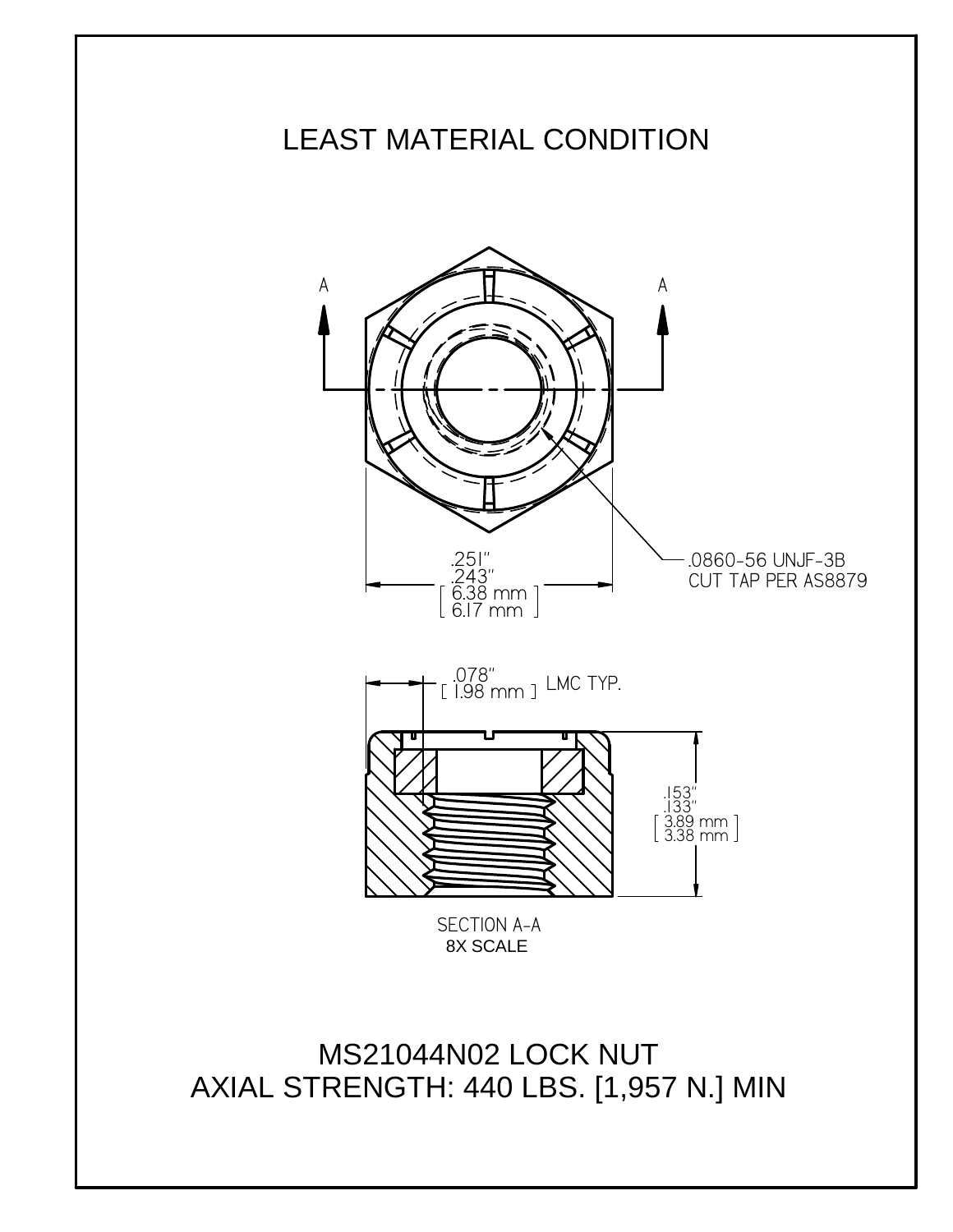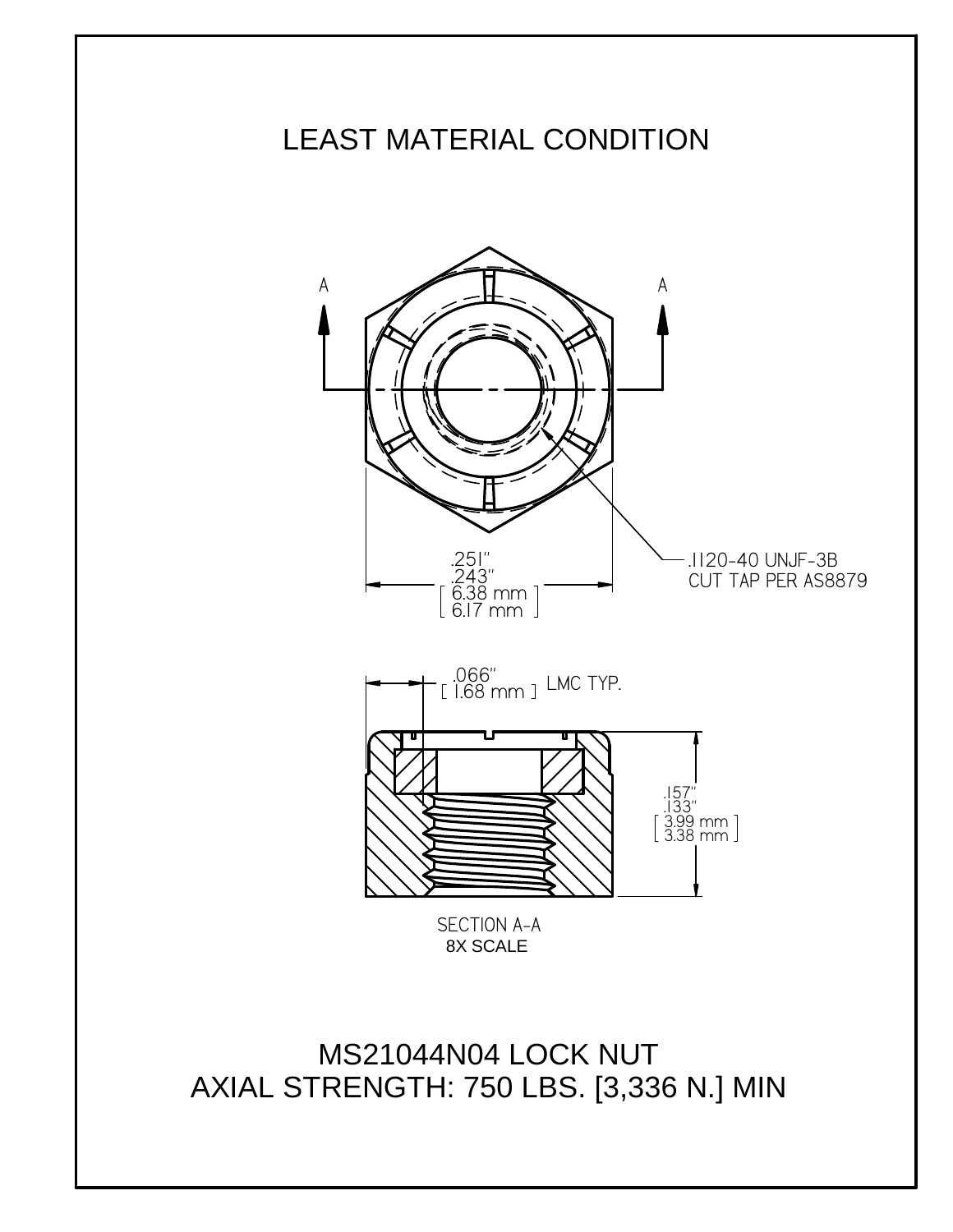

AXIAL STRENGTH: 1,130 LBS. [5,026 N.] MIN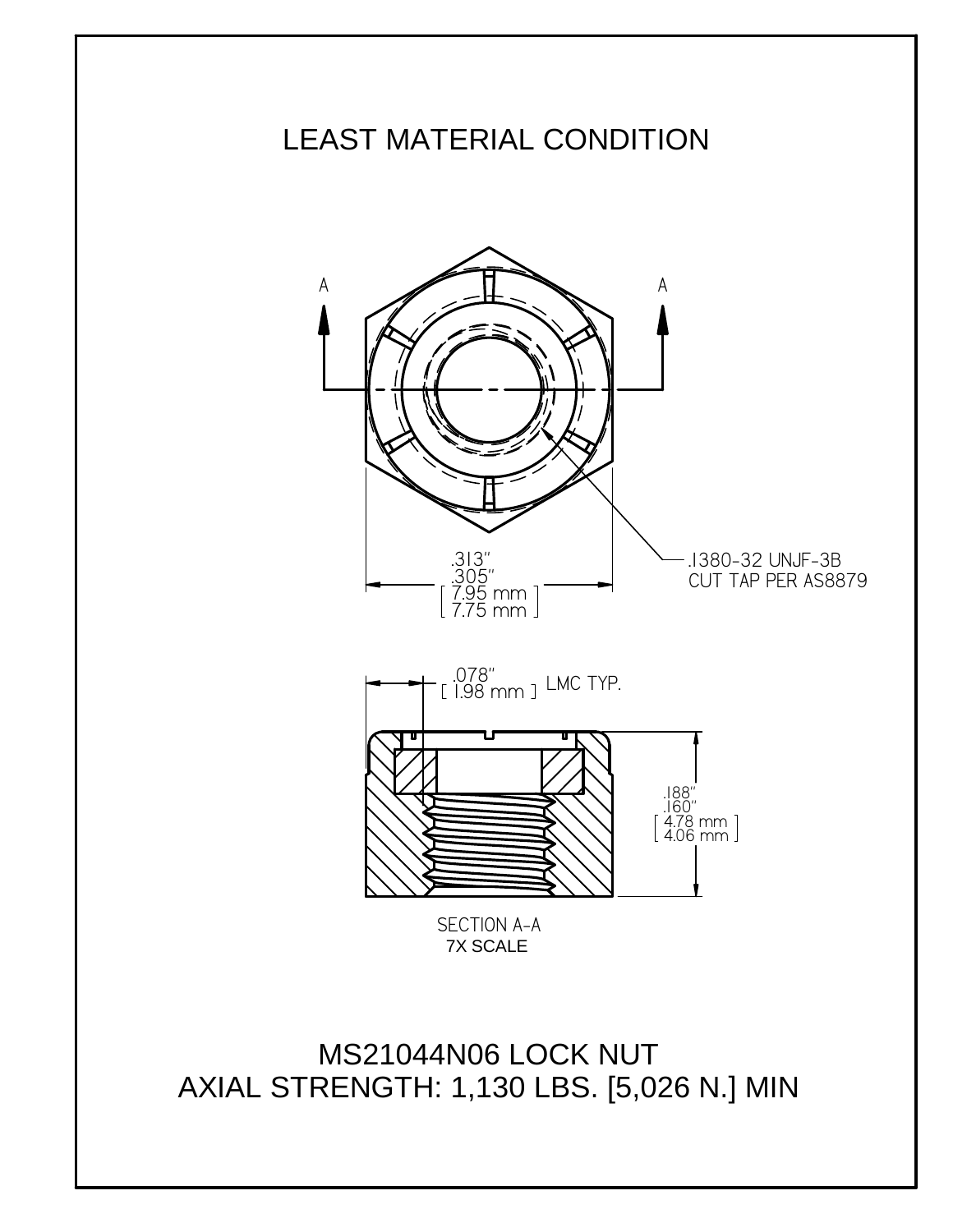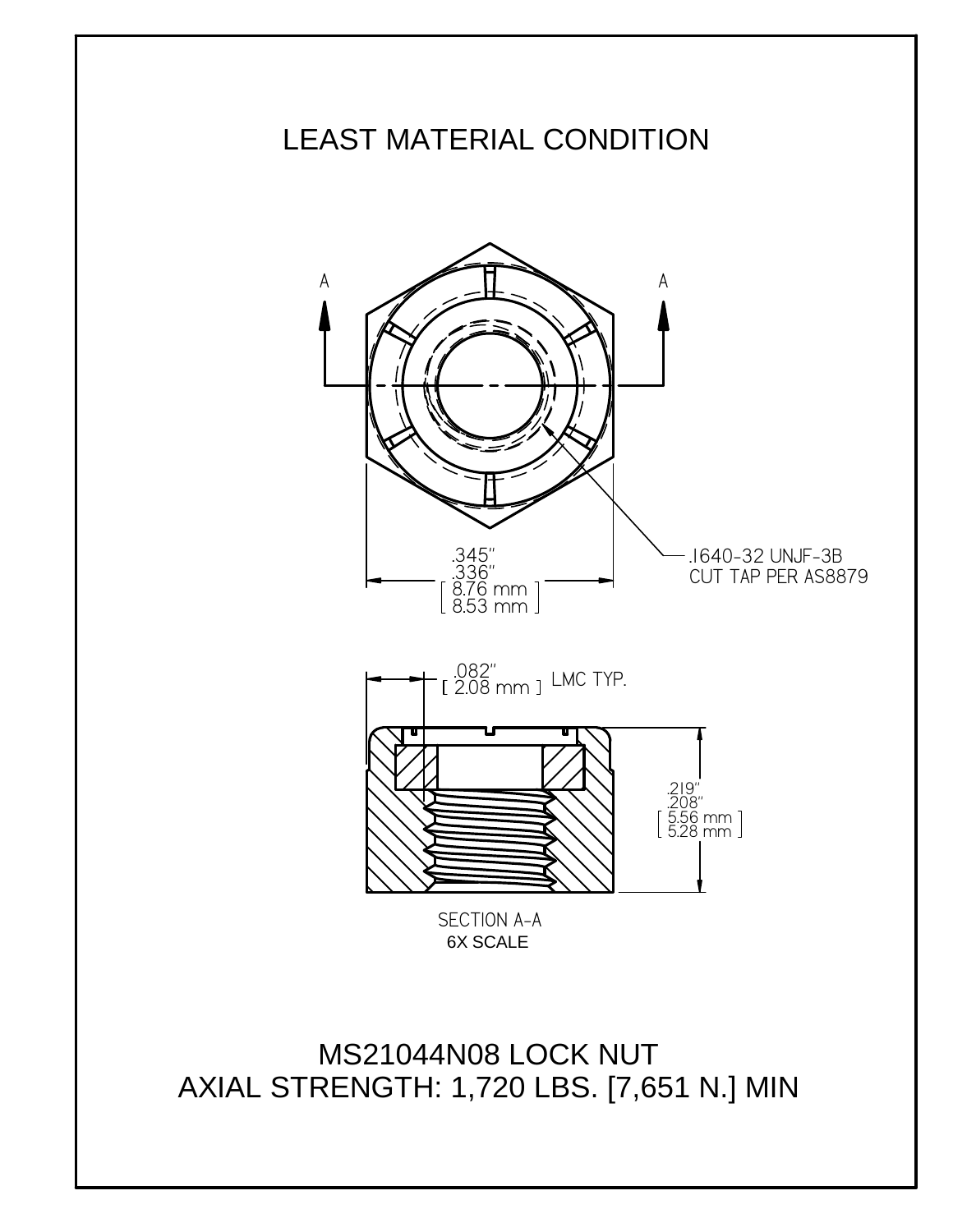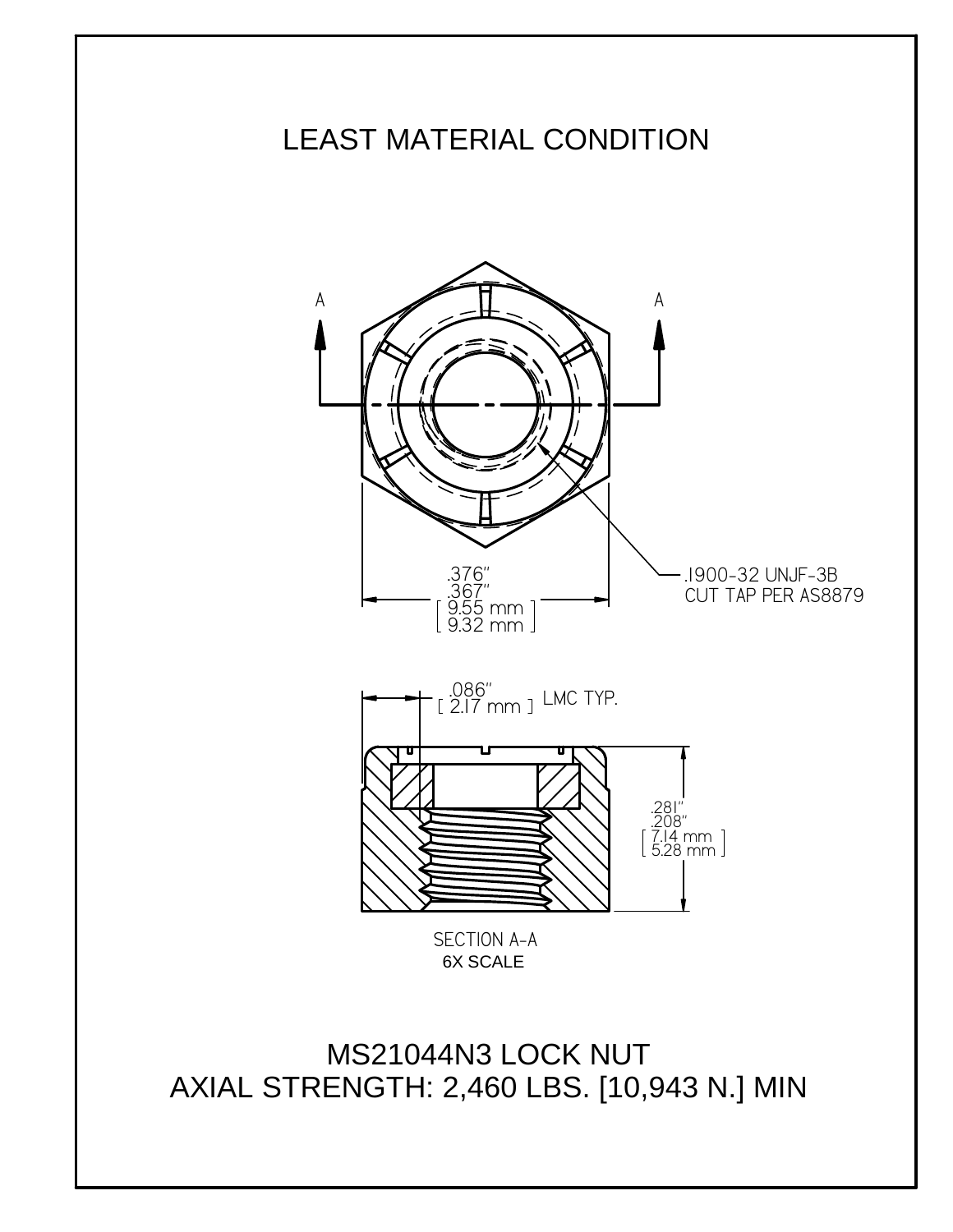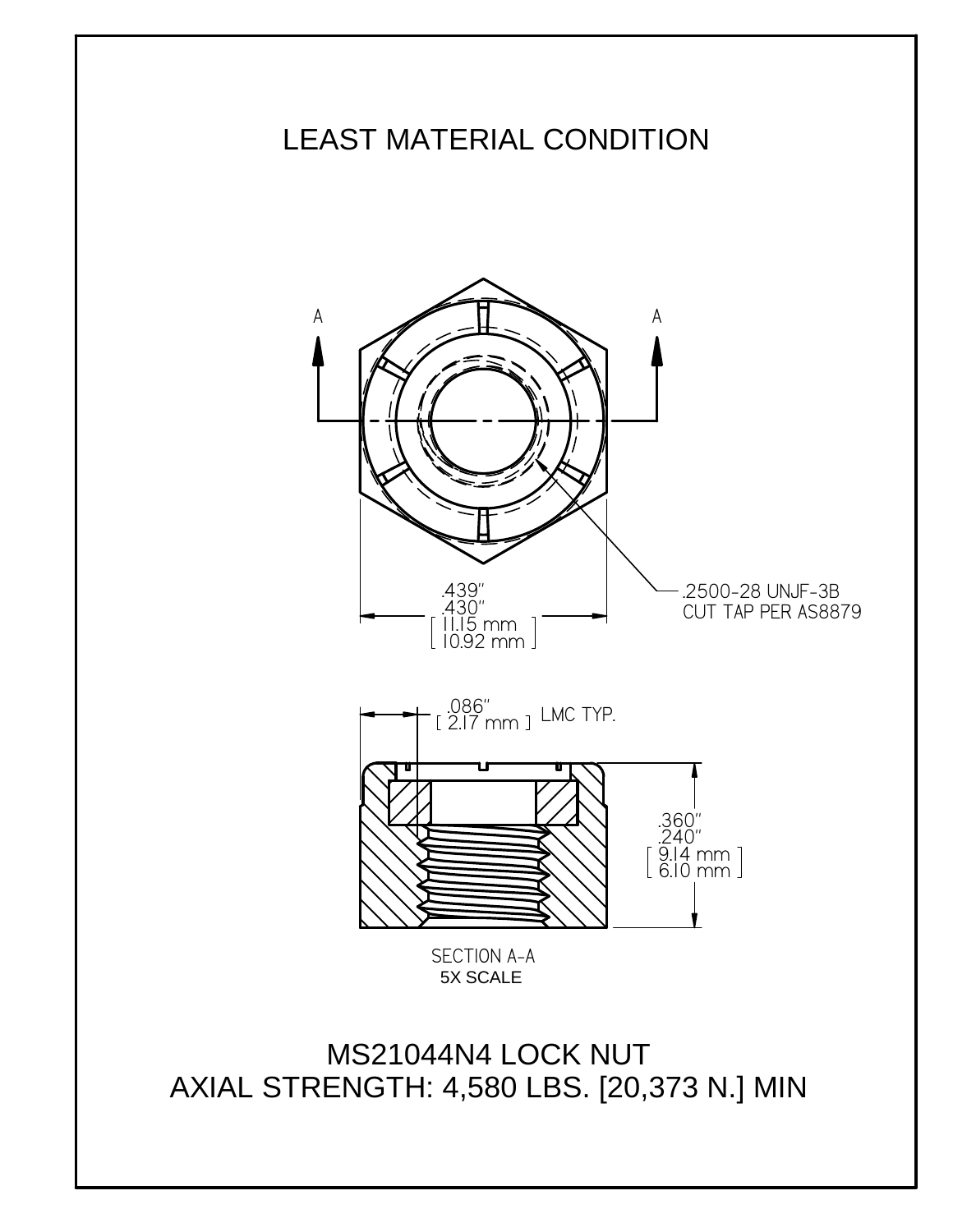

MS21044N5 LOCK NUT AXIAL STRENGTH: 7,390 LBS. [32,872 N.] MIN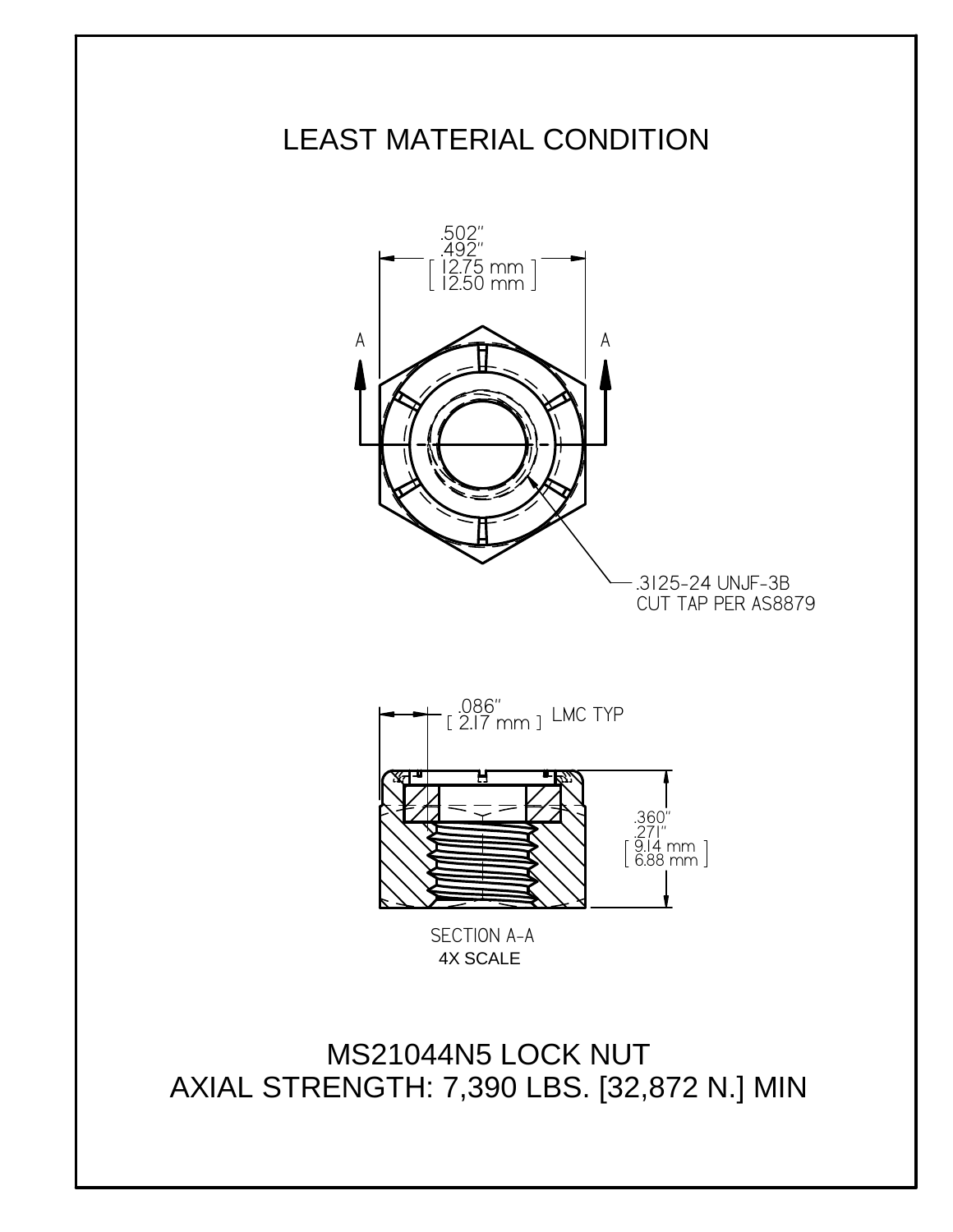

MS21044N6 LOCK NUT AXIAL STRENGTH: 11,450 LBS. [50,932 N.] MIN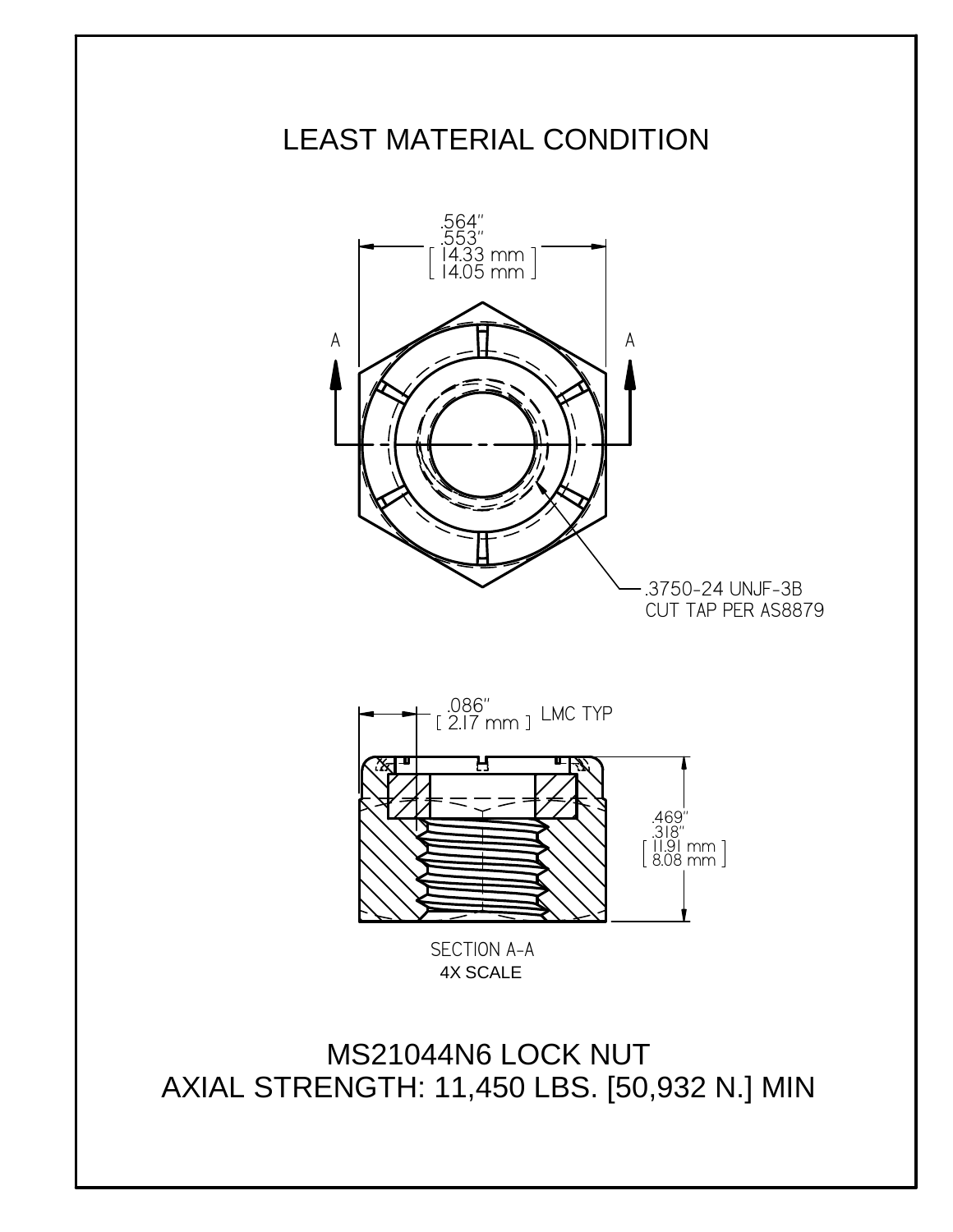

MS21044N7 LOCK NUT AXIAL STRENGTH: 15,450 LBS. [68,725 N.] MIN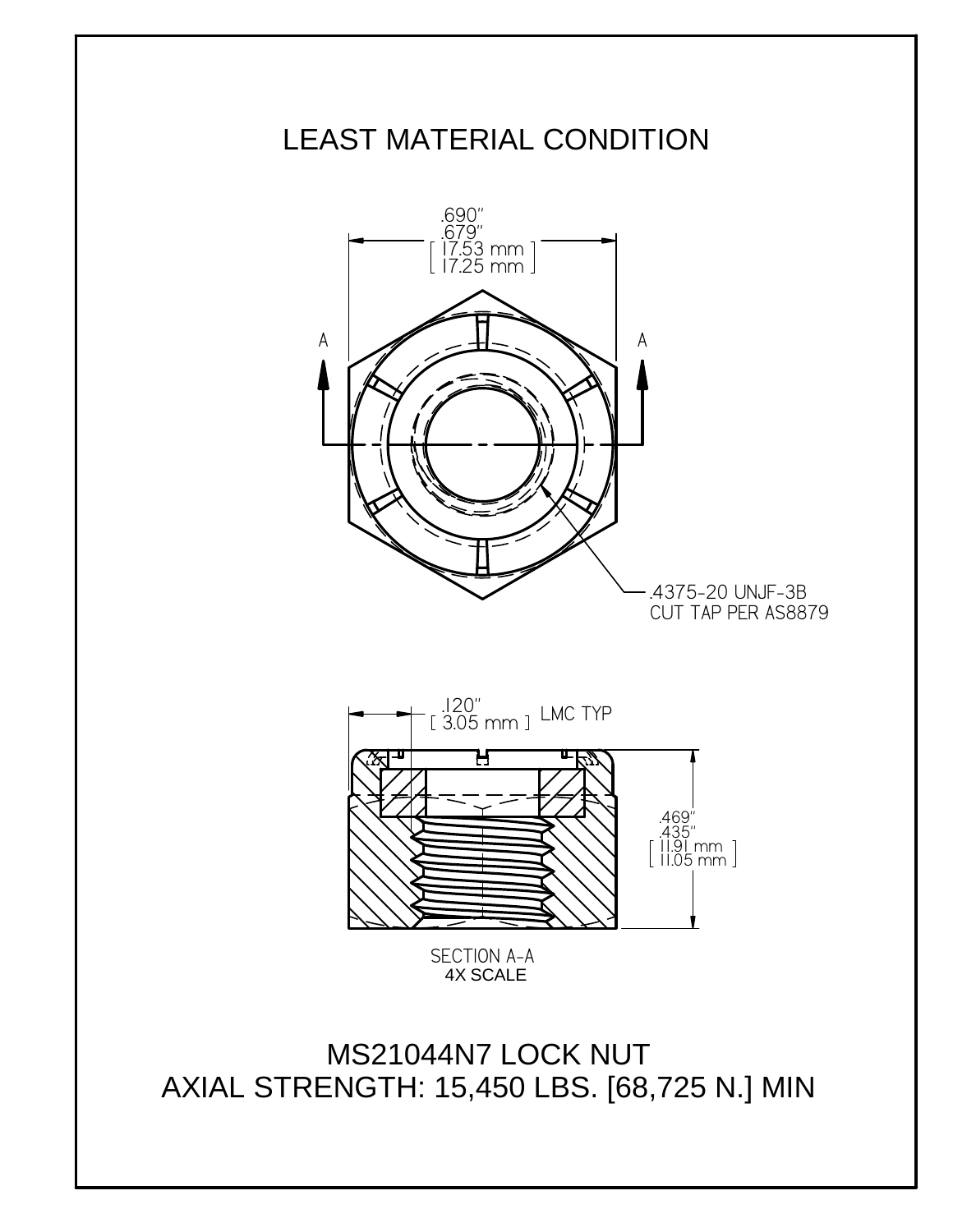

MS21044N8 LOCK NUT AXIAL STRENGTH: 21,110 LBS. [93,902 N.] MIN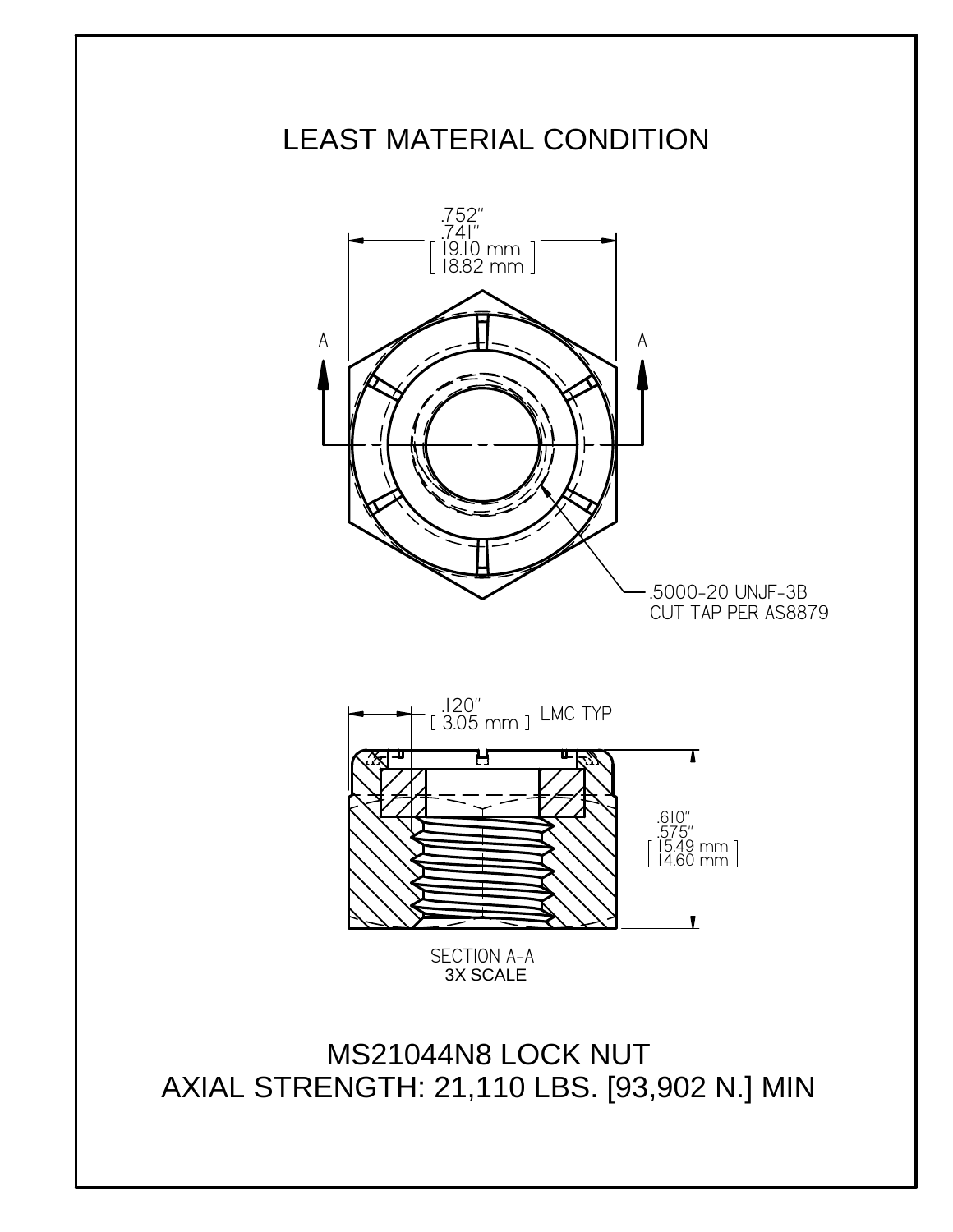

MS21044N9 LOCK NUT AXIAL STRENGTH: 26,810 LBS. [119,257 N.] MIN